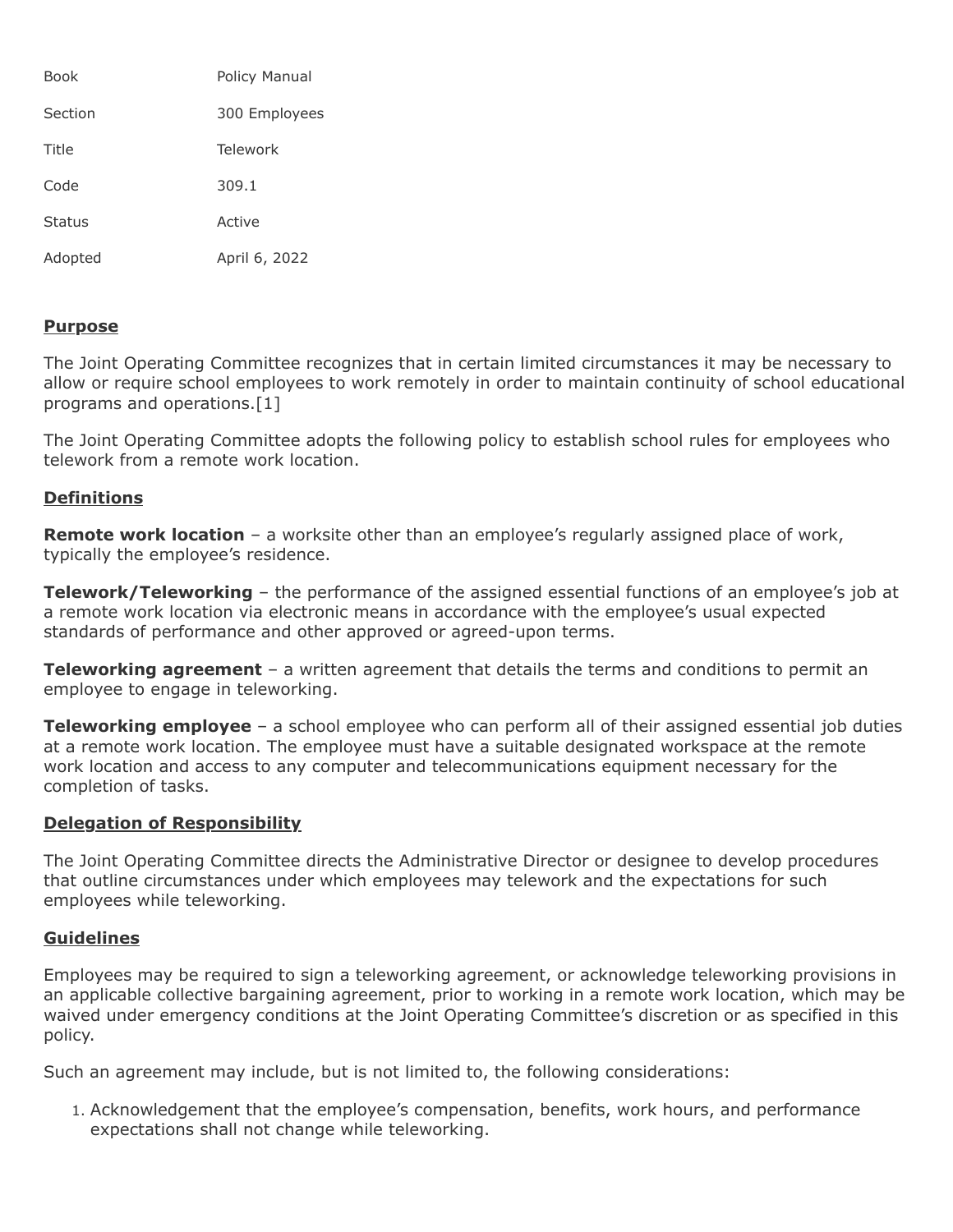- 2. The employee shall be subject to and shall comply with the same Joint Operating Committee policies, administrative regulations, and standards of conduct as are expected at their regularly assigned place of work.
- 3. A teleworking employee's performance shall be monitored and assessed in the same manner as employees working from their regularly assigned place of work.
- 4. The employee shall work from a dedicated workspace that is free from health or safety hazards, undue distractions, or undue risk that confidential or private information will be discovered, or that school equipment permitted to be brought to the remote work location will be stolen or damaged. [2][3][4]
- 5. The employee shall obtain permission from their supervisor before bringing school property to a remote work location and will provide the supervisor with a written list of all such equipment.
- 6. The employee shall be personally responsible for any school equipment brought to the remote work location, shall be fully liable for any damage or loss occurring to the equipment during the period of use, and shall be responsible for its safe return.[5]
- 7. The employee does not have a right to telework and the teleworking arrangement may be terminated by the Joint Operating Committee or school administration at any time.
- 8. The employee shall notify their supervisor if the employee is not able to perform all assigned job duties, essential or nonessential, at the remote work location.

### General Conditions

Employees whose physical presence at their regularly assigned place of work is essential to the performance of their duties may not be permitted to telework.

An employee may not telework as a replacement for leave.[6][7][8][9]

Attendance at the employee's regularly assigned place of work for onsite meetings, conferences, training sessions, and other school business activities may be required on scheduled telework days.

Nonexempt employees shall not be permitted to work overtime or during non-working hours while teleworking without authorization from the employee's immediate supervisor, in accordance with law and Joint Operating Committee policy.<sup>[10][11]</sup>

All teleworking employees shall be subject to and shall comply with the same Joint Operating Committee policies, administrative regulations, and standards of conduct as are expected under normal working conditions.

## Emergency Conditions

In the event that local, state or federal officials, or any similar authority with appropriate jurisdiction, declare an emergency condition that prevents or discourages public gatherings due to a public health or safety concern, or closes school buildings, the Joint Operating Committee authorizes individual employees or designated classifications of employees to be permitted to telework in accordance with established procedures or as otherwise directed.[1]

For school employees unable to perform their assigned essential job duties while teleworking, such employees may be required to take any available accrued leave, whether paid or unpaid, in accordance with applicable Joint Operating Committee policies or provisions of an administrative compensation plan, individual contract, collective bargaining agreement or Joint Operating Committee resolution.[6][7][8] [9]